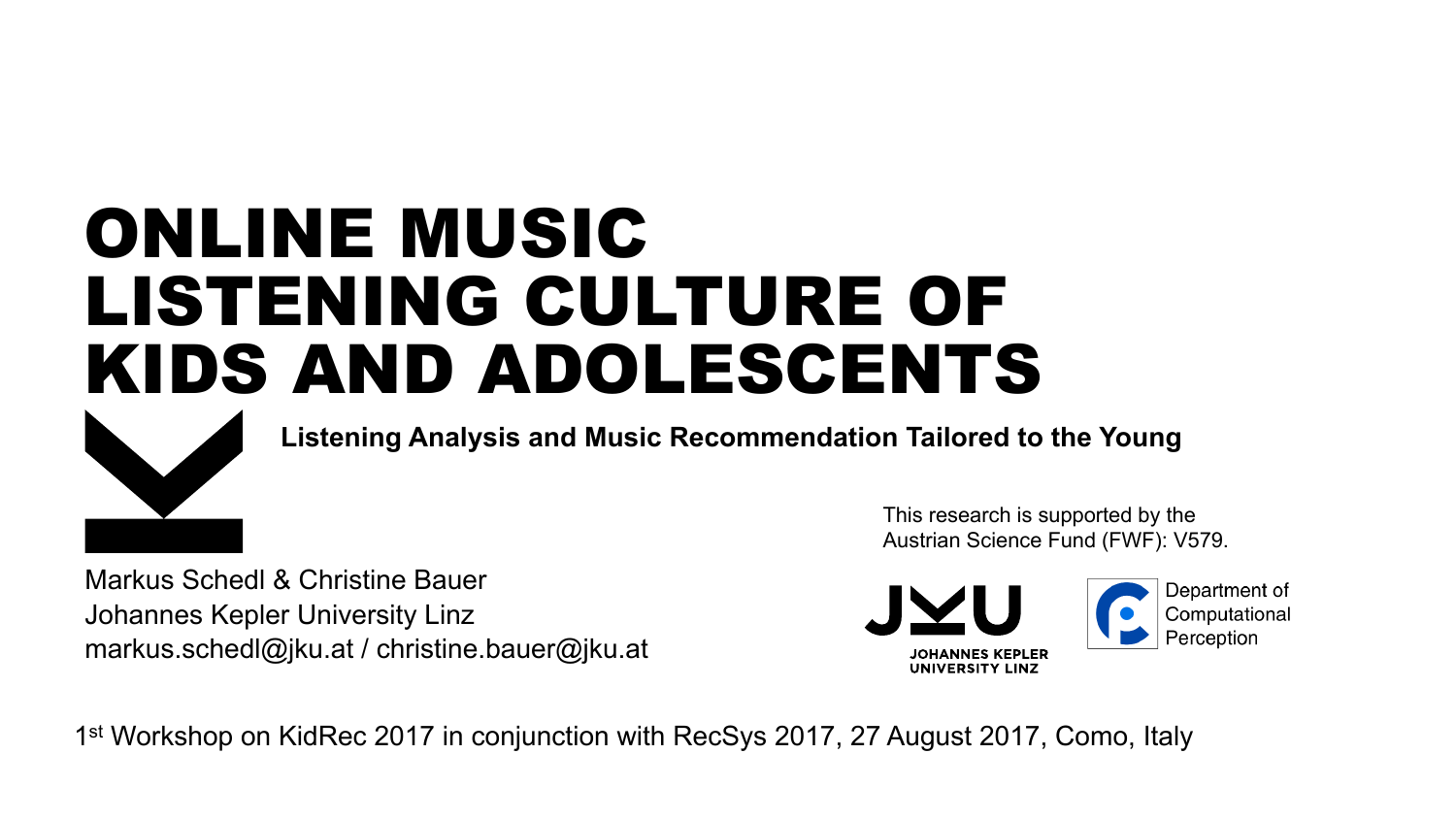## TAKE AWAY…

**age is substantially associated with music preferences**

• particularly in terms of genre

#### approach

- listening events from Last.fm (LFM1b)
- focusing on users aged 6 to 18 years: (6,12), (13,14), (15,16), (17,18)

#### results on music recommendation performance

- improved performance for all fine-grained user groups up to 18 years
- decreased performance for adult users (19 years and older)

**We conclude that tailoring a collaborative filtering system to users ≤18 years is beneficial.**



JMU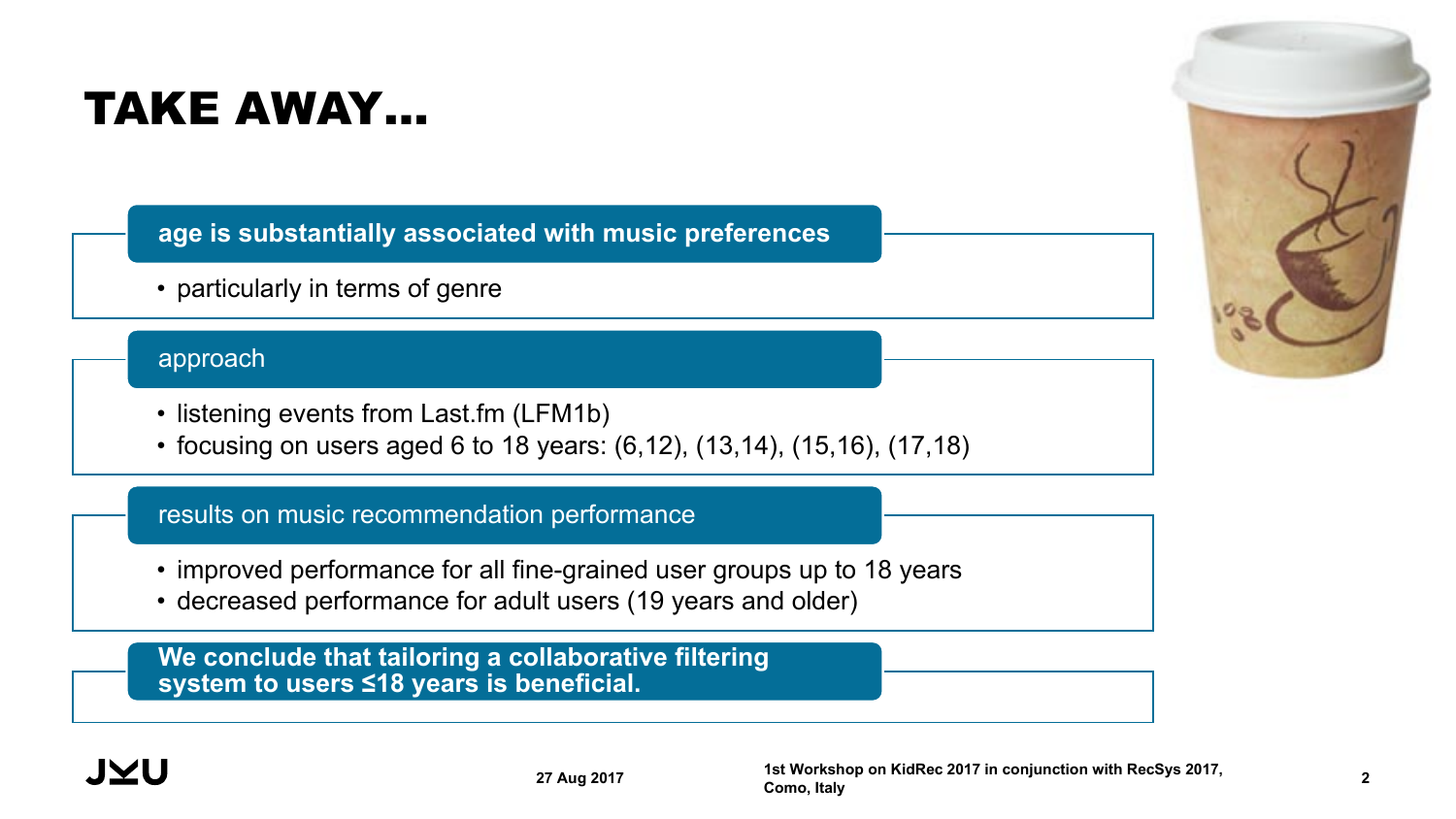## BACKGROUND

Studies investigating the **relationship between age and music preferences** are **rare**.

- samples from population of university students
- mostly homogeneous with respect to age

The few studies show:

**age is substantially associated with music preferences, particularly in terms of genre**

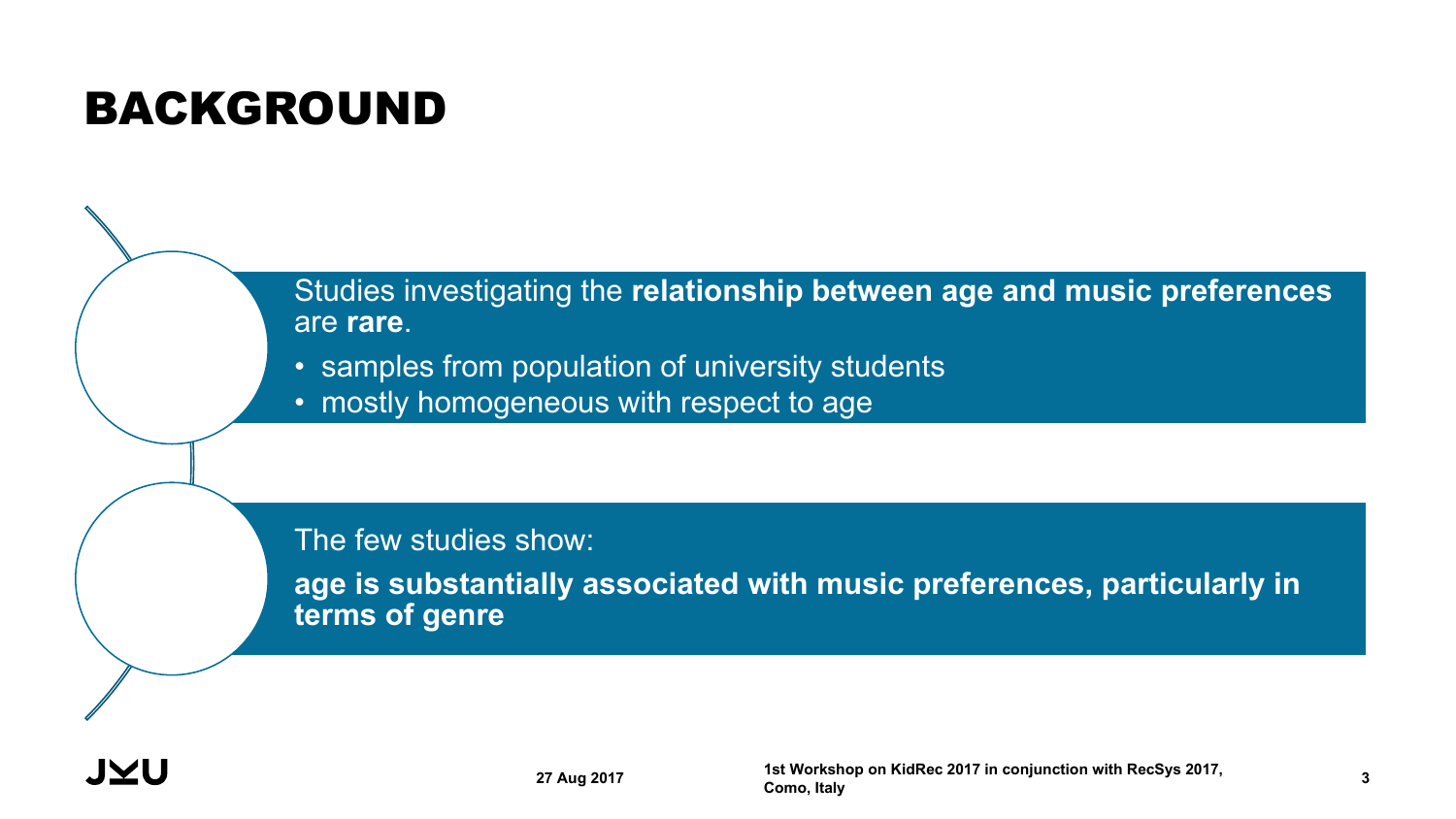## TWO CONTRIBUTIONS

### relationship between age and music preferences (genres)

recommendations to age groups

**27 Aug 2017 1st Workshop on KidRec 2017 in conjunction with RecSys 2017, Como, Italy <sup>4</sup>**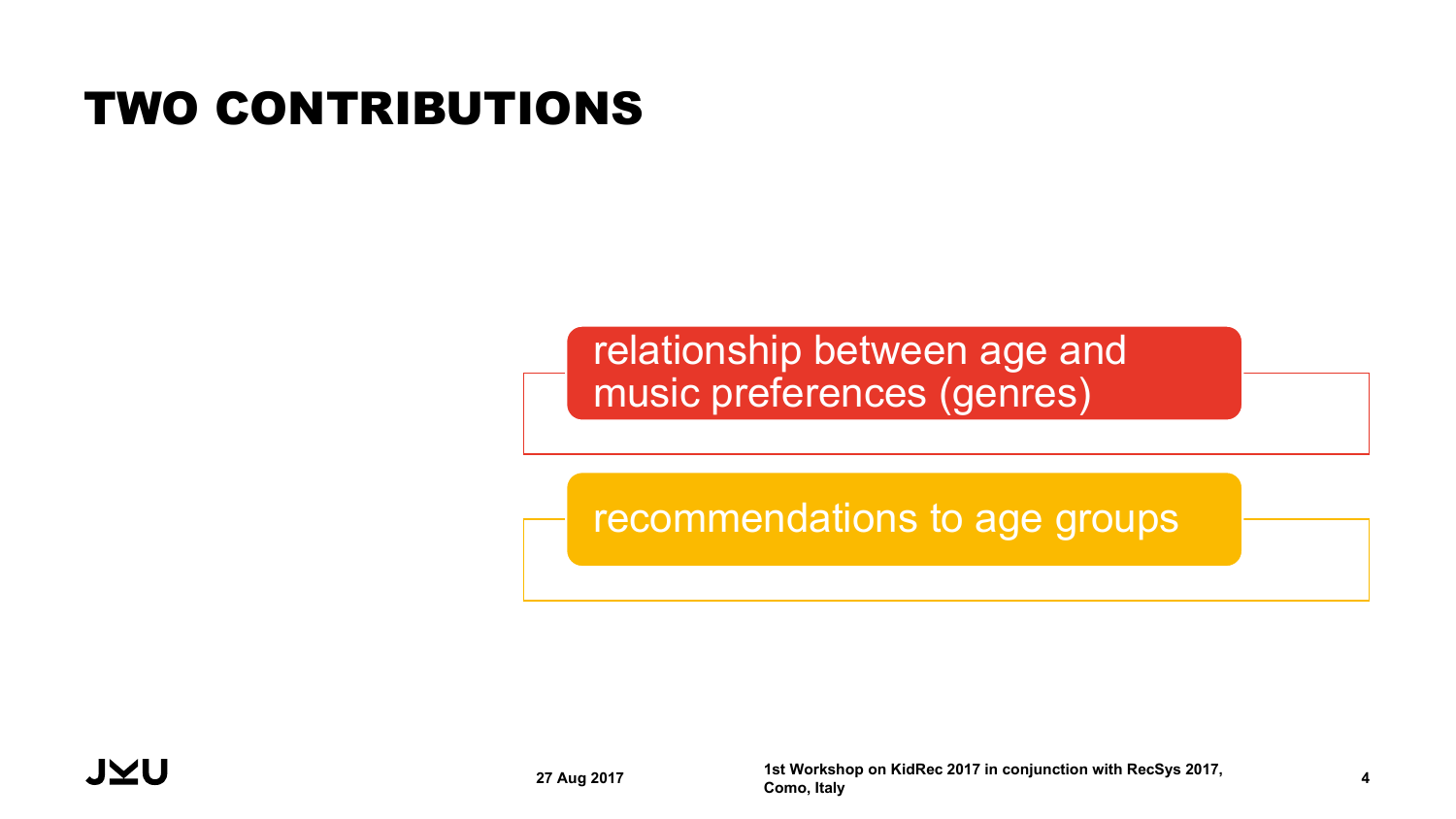### MUSIC PREFERENCES OF THE YOUNG VS. ADULTS

- more preferred by the young
	- £ rock (20.17% vs. 19.49%)
	- £ alternative (19.03% vs. 17.85%)
	- £ pop (12.99% vs. 12.57%)
	- £ metal (5.96% vs. 5.25%)
	- £ rap (3.66% vs. 2.78%)
	- £ rnb (2.76% vs. 2.34%)
- **n** more preferred by adults
	- £ electronic (11.67% vs. 11.07%)
	- £ folk (5.76% vs. 4.73%)
	- $\Box$  jazz (3.67% vs. 2.56%)
	- £ blues (2.89% vs. 2.23%)
- $\blacksquare$  entire user population
	- overall agreement score of  $α = 0.493$ ,
	- moderate homogeneity in genre preferences
- $\blacksquare$  age groups
	- young  $α = 0.539$
	- $\Box$  adults  $\alpha = 0.546$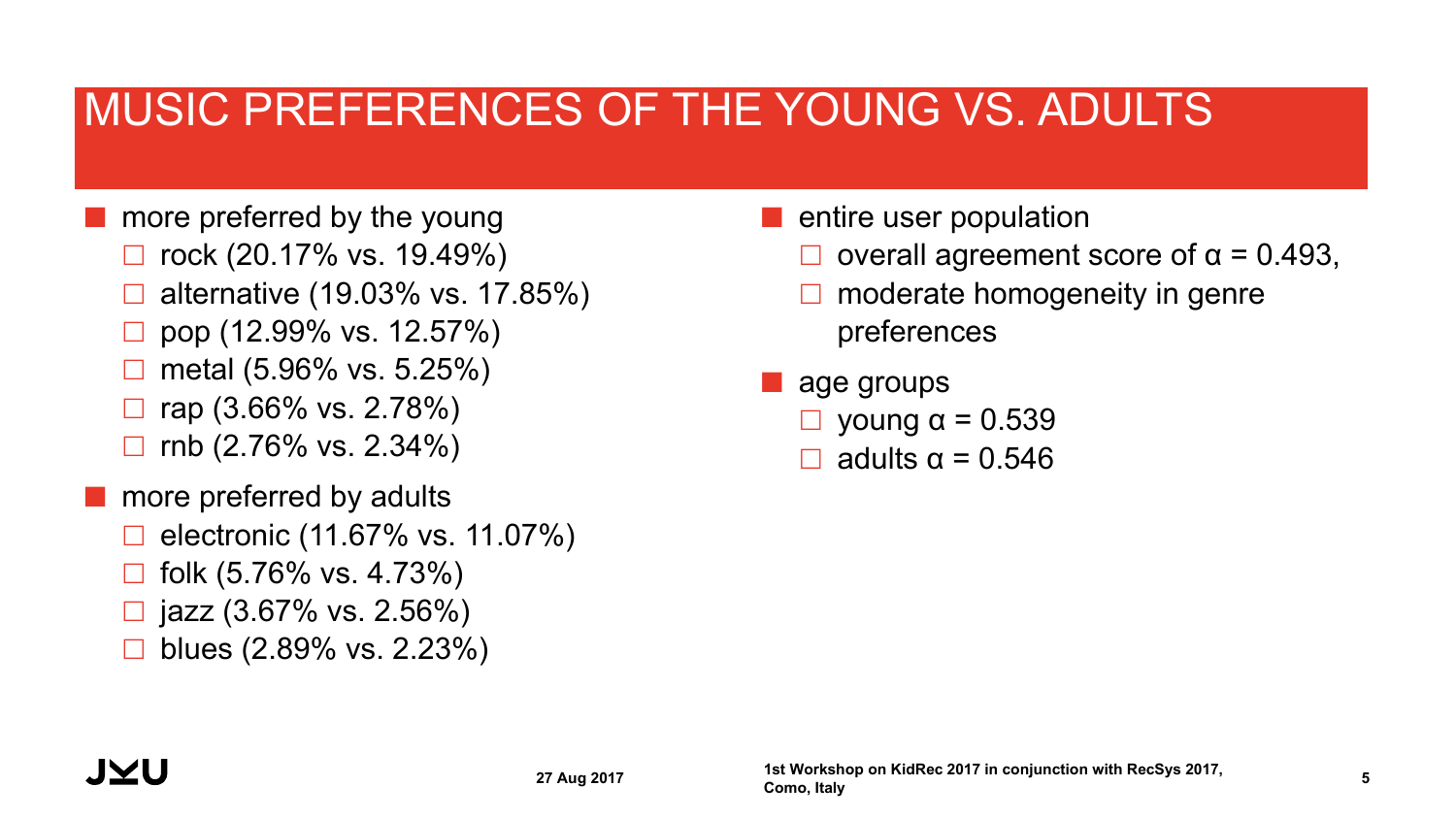### MUSIC PREFERENCES OF THE YOUNG IN DIFFERENT **COUNTRIES**

#### **consistent across countries**

- general preference for rock
- similar for alternative and pop

#### **country-specific peculiarities**

- liking of metal is particularly high in Poland (9.12%) and Finland (8.87%)
- highest gap in preference between countries: metal
	- Poland (9.12%) vs. USA (3.20%)
- highest homogeneity of music preferences:
	- United Kingdom ( $\alpha$  = 0.623) +Sweden ( $\alpha$  = 0.612)

#### **Country-specific differences (examples)**

- metal: Poland (9.12%) vs. USA (3.20%)
- pop: Sweden (15.90%) vs. Russia (10.96%)
- electronic: Russia (14.26%) vs. Brazil (8.31%)
- alternative: Poland (19.83%) vs. Finland  $(16.56\%)$
- rnb: United Kingdom (3.51%) vs. Russia  $(1.82\%)$
- rap: Germany (5.60%) vs. Brazil (2.16%)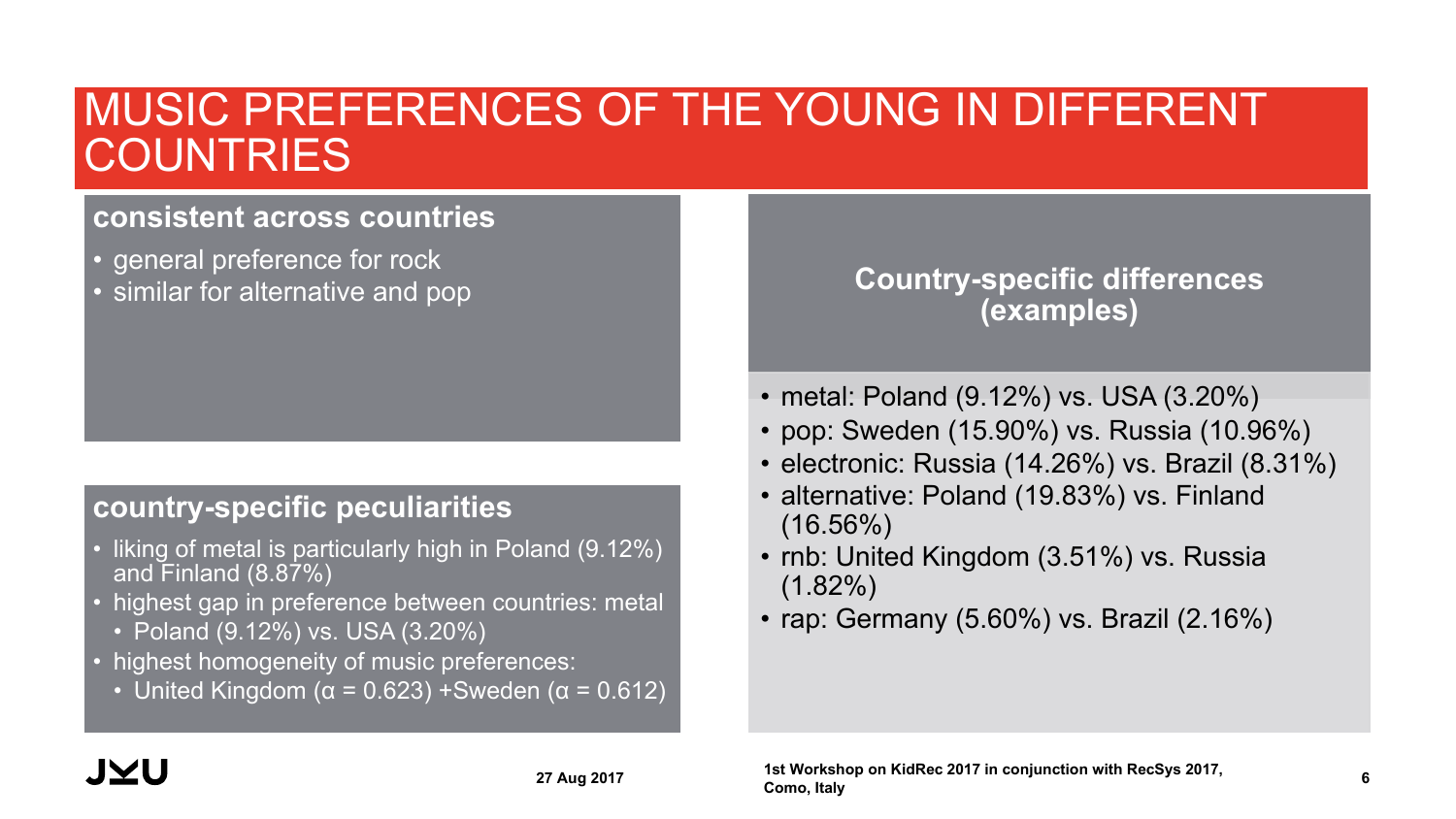## MUSIC PREFERENCES OF AGE GROUPS

- ¢ young listeners' high preference for rock and low preference for blues holds also for the fine-grained user groups
- $\blacksquare$  folk: liking rises with increasing age from  $4.41\%$  to  $4.81\%$

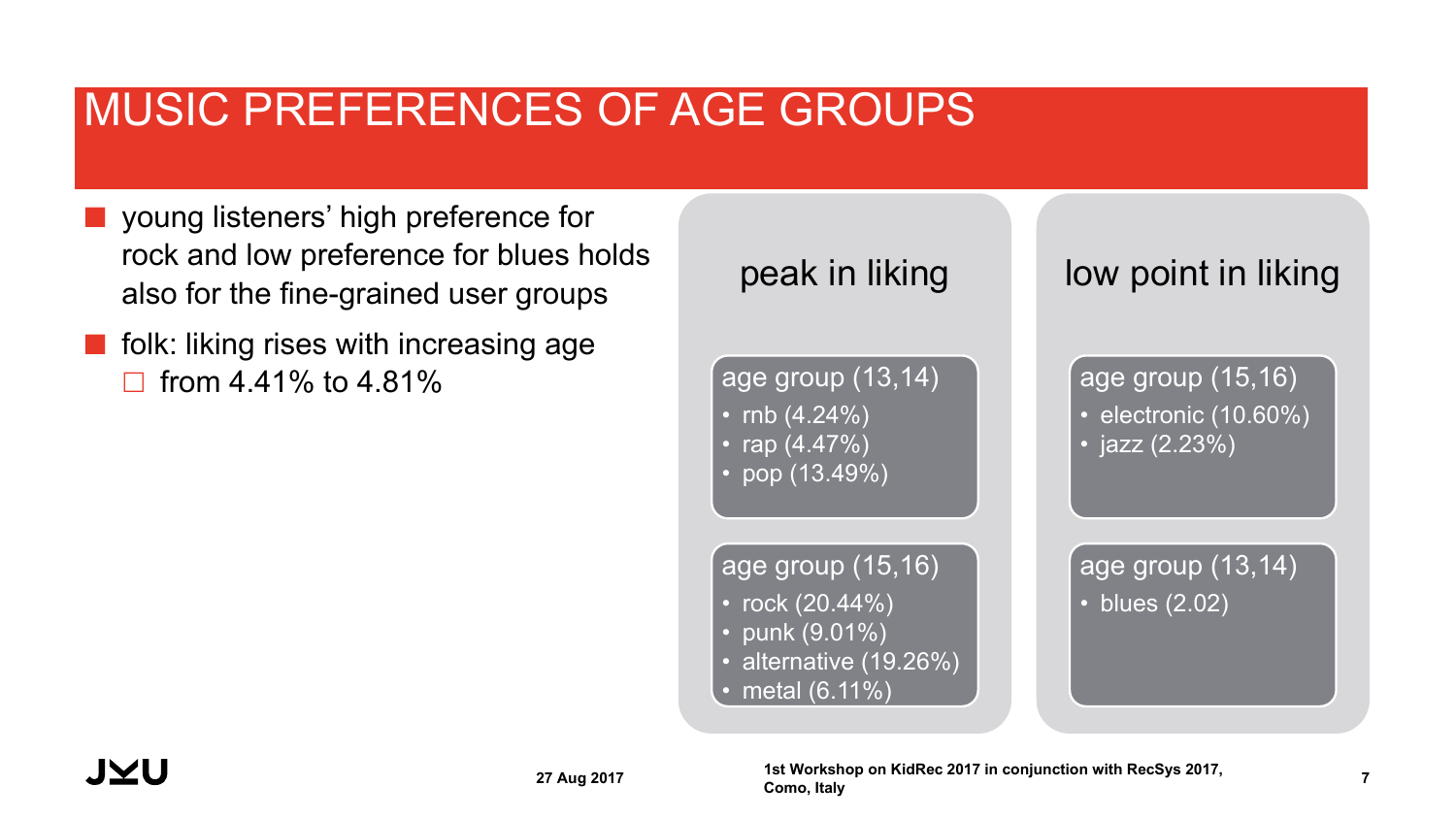## RECOMMENDATION RESULTS

| groups                   | no. users | <b>RMSE</b> | <b>MAE</b> |
|--------------------------|-----------|-------------|------------|
| All users                | 120157    | 29.105      | 25.202     |
| All young users $(0,18)$ | 6101      | 7.766       | 2.940      |
| All adult users (19,60)  | 39514     | 77.548      | 76.131     |
| (6,12)                   | 80        | 5.178       | 1.555      |
| (13, 14)                 | 257       | 10.395      | 4.230      |
| (15,16)                  | 1435      | 9.513       | 3.815      |
| (17, 18)                 | 4181      | 7.469       | 2.835      |

- **F** improved performance for all user groups up to 18 years
- decreases performance for adult users (19 years and older)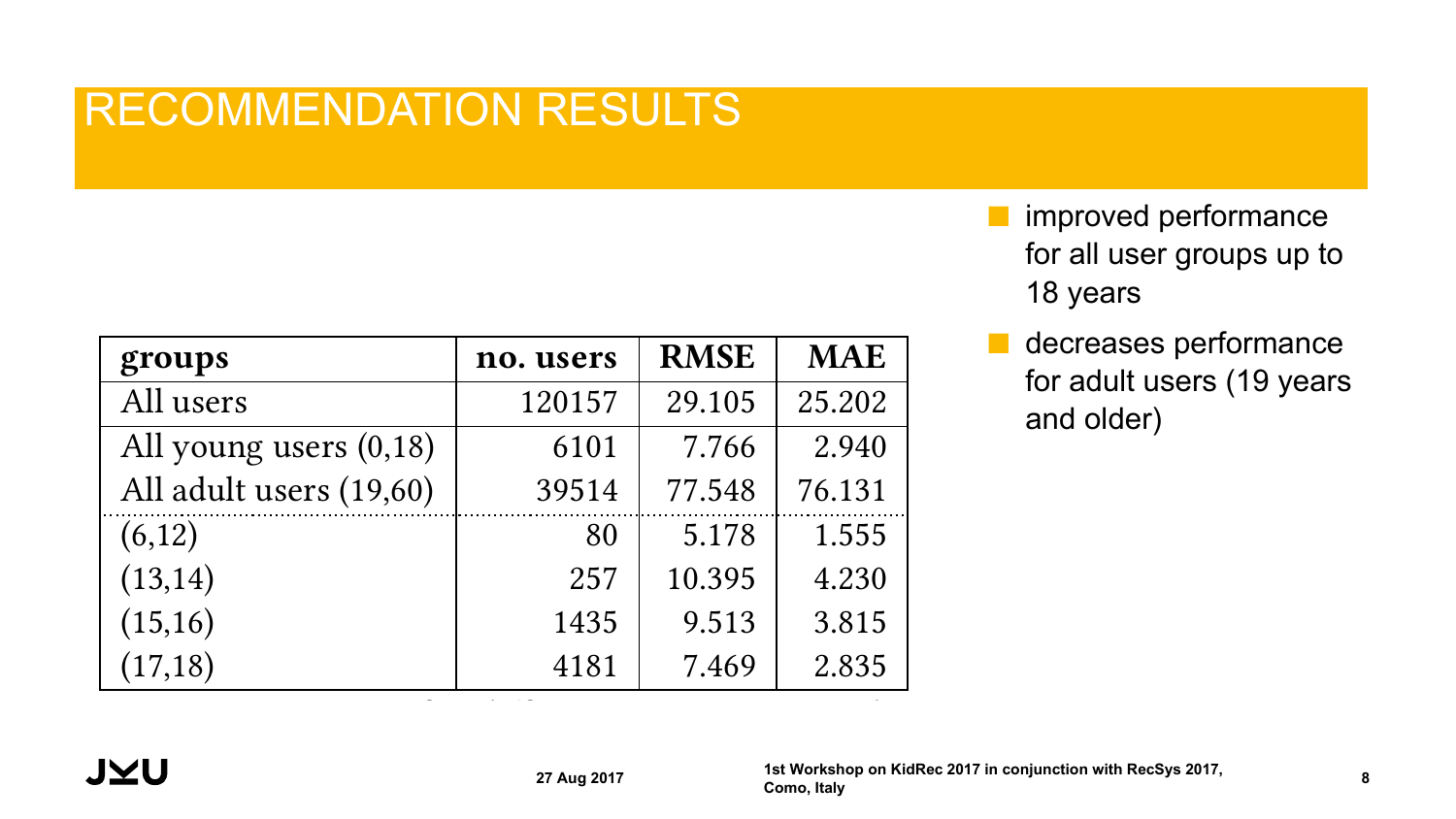## FUTURE AVENUES OF RESEARCH

considering highly varying "music listening culture" in different countries

## integration of more data sources

### deployment of additional research instruments (e.g., surveys)



**27 Aug 2017 1st Workshop on KidRec 2017 in conjunction with RecSys 2017, Como, Italy <sup>9</sup>**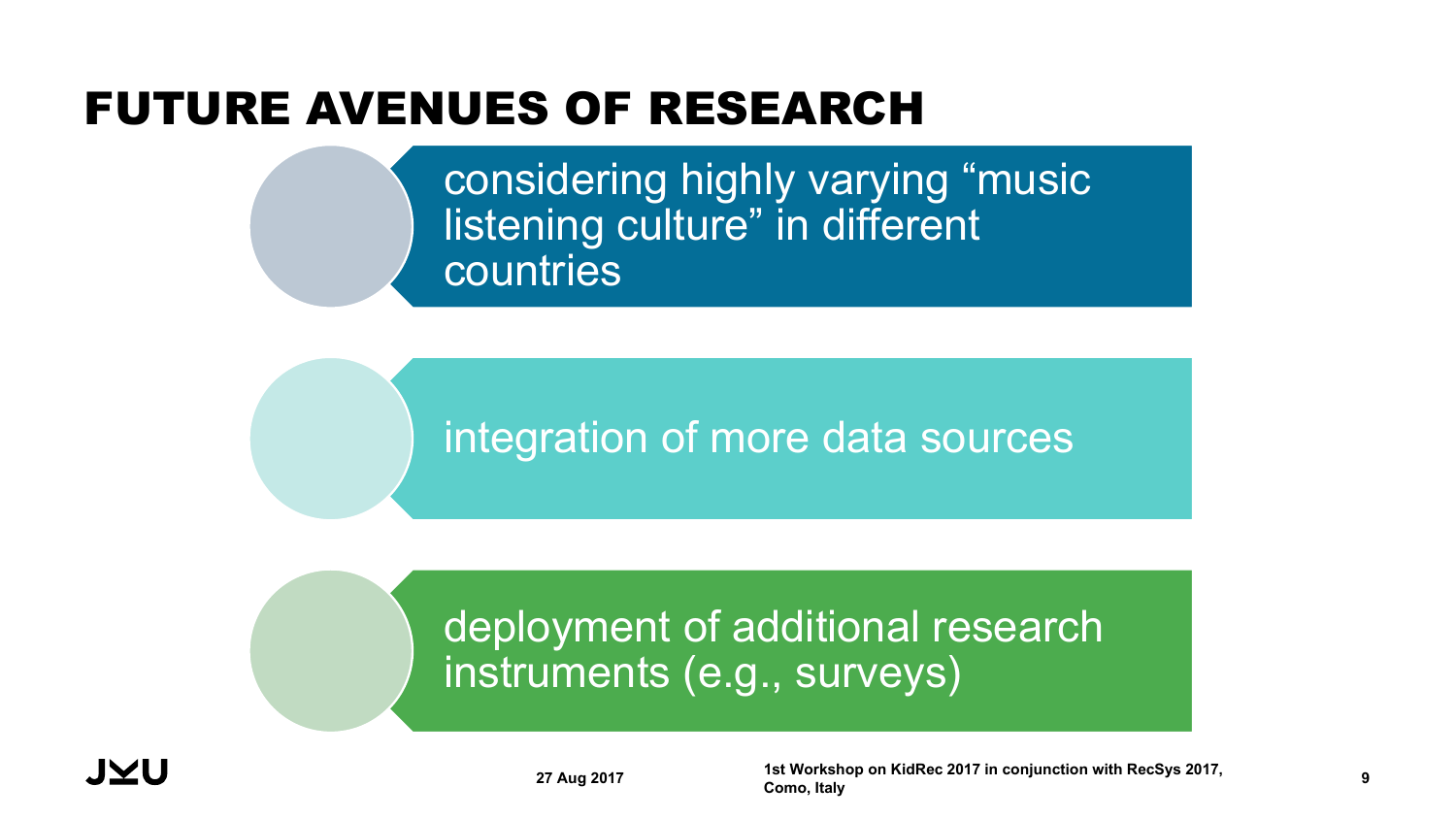## TAKE AWAY…

**age is substantially associated with music preferences**

• particularly in terms of genre

#### approach

- listening events from Last.fm (LFM1b)
- focusing on users aged 6 to 18 years: (6,12), (13,14), (15,16), (17,18)

#### results on music recommendation performance

- improved performance for all fine-grained user groups up to 18 years
- decreased performance for adult users (19 years and older)

**We conclude that tailoring a collaborative filtering systems to users ≤18 years is beneficial.**